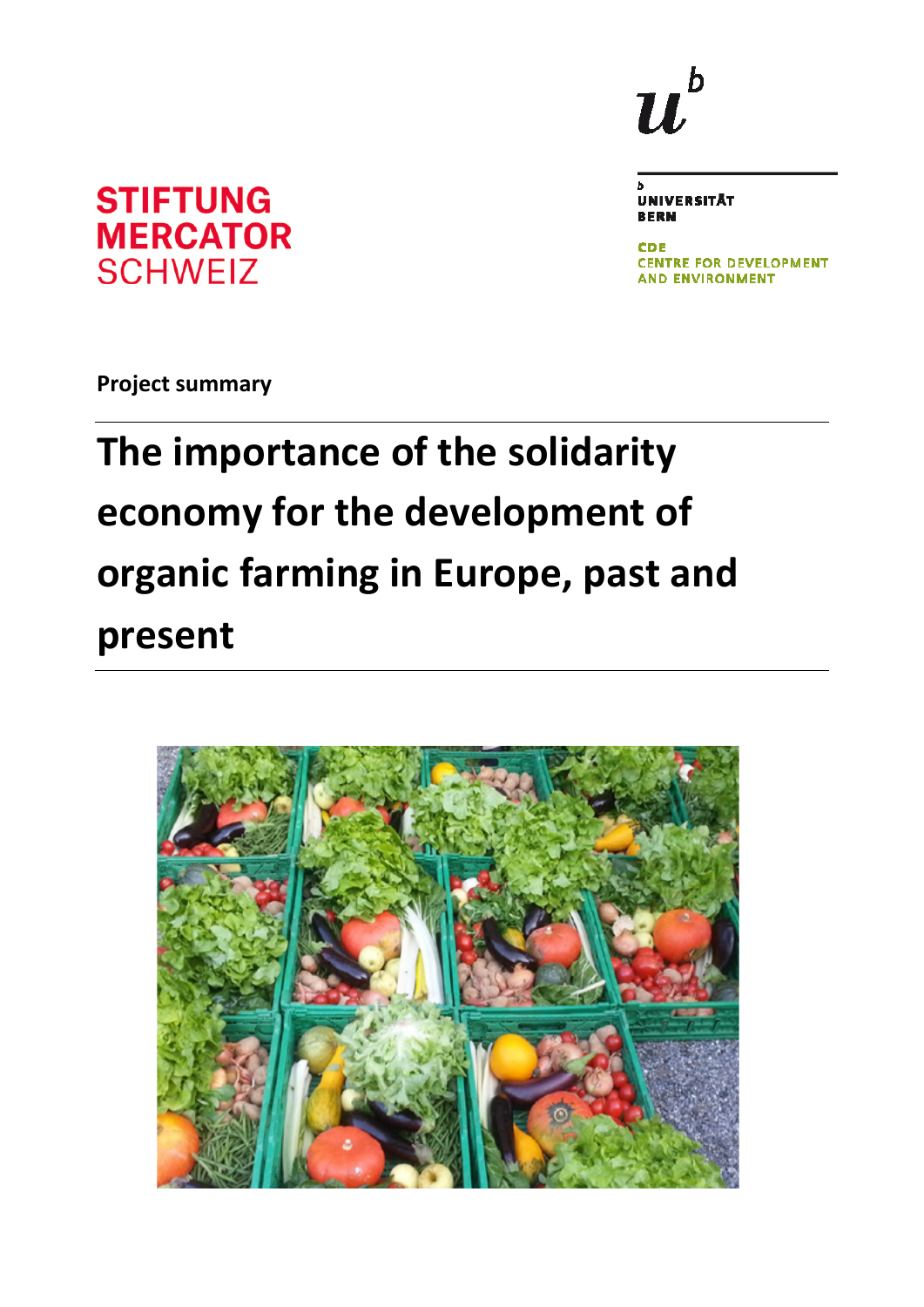#### **Background**

The importance of organic farming for the greening of food systems is largely undisputed. However, despite the sharp rise in recognition of organic farming as an alternative to conventional farming, its real significance for sustainably securing the global food system is still far short of its potential. This raises the question as to which ideas, strategies, and different economic development models can contribute to the promotion of organic farming and to a reorientation of agriculture towards a sustainable food system. Combining the solidarity economy with organic farming is one possible strategy, which can make a significant contribution to the development of a new sustainable development path in the food sector.

Agricultural initiatives of the solidarity economy represent an alternative model of sustainable agricultural production and food supply. The solidarity economy aims to achieve a circular economy; direct partnerships between producers and consumers; fair, cost-covering prices; and, preferably, organic production methods. In the last two decades, forms of the solidarity economy in agriculture have markedly increased, as reflected in the foundation of associations, e.g. the *Verband regionale Vertragslandwirtschaft* RVL in German-speaking Switzerland, the FRACP (*la fédération romande d'agriculture contractuelle de proximité*) in French-speaking Switzerland, the SoLaWi (*Solidarische Landwirtschaft*) in Germany, the AMPA (*associations pour le maintien de l'agriculture paysanne*) in France, the GAS (*gruppi di acquisto solidale*) in Italy, and the GELA (*gemeinschaftlich getragene Landwirtschaft*) in Austria.

Through their rationale on production and consumption, participants in solidarity economy initiatives strive for a transformation of the current food system towards sustainability. This project aims for a better understanding and analysis of the connection between organic farming and the solidarity economy as a new, guiding model, with a view to enabling its systematic promotion.

#### **Goals**

The research project examines how agricultural initiatives based on the solidarity economy can promote the growth of organic farming in Switzerland and its neighbouring countries France, Germany, Austria, and Italy. To this end, it is important to show where the opportunities and limitations of organic farming lie in relation to the development of new, associative, and cooperative-oriented economic forms, which in themselves represent central problem areas – well beyond organic agriculture – for the sustainable renewal of current food systems. The project also investigates which agricultural policy frameworks have a conducive or hindering effect on the spread of organic initiatives based on the solidarity economy.

In addition to basic research, the transdisciplinary project aims at an interactive integration of the expertise of solidarity economy/organic farming actors from practice, policy, and research, and supports their creation of national and transnational networks. The development of a cross-cultural, transdisciplinary platform is aimed at strengthening the dialogue and exchange of experience across national, linguistic, and cultural borders, making it possible to have pro-active knowledge transfer between organic farming and solidarity agriculture beyond the duration of the project.

Further, the project aims at developing and identifying measures which support – politically, economically, socially, and financially – the conditions for promoting organic initiatives based on the solidarity economy. The measures will then be discussed and introduced as part of an enhanced "policy dialogue" between the various stakeholders and other regional and national agricultural platforms.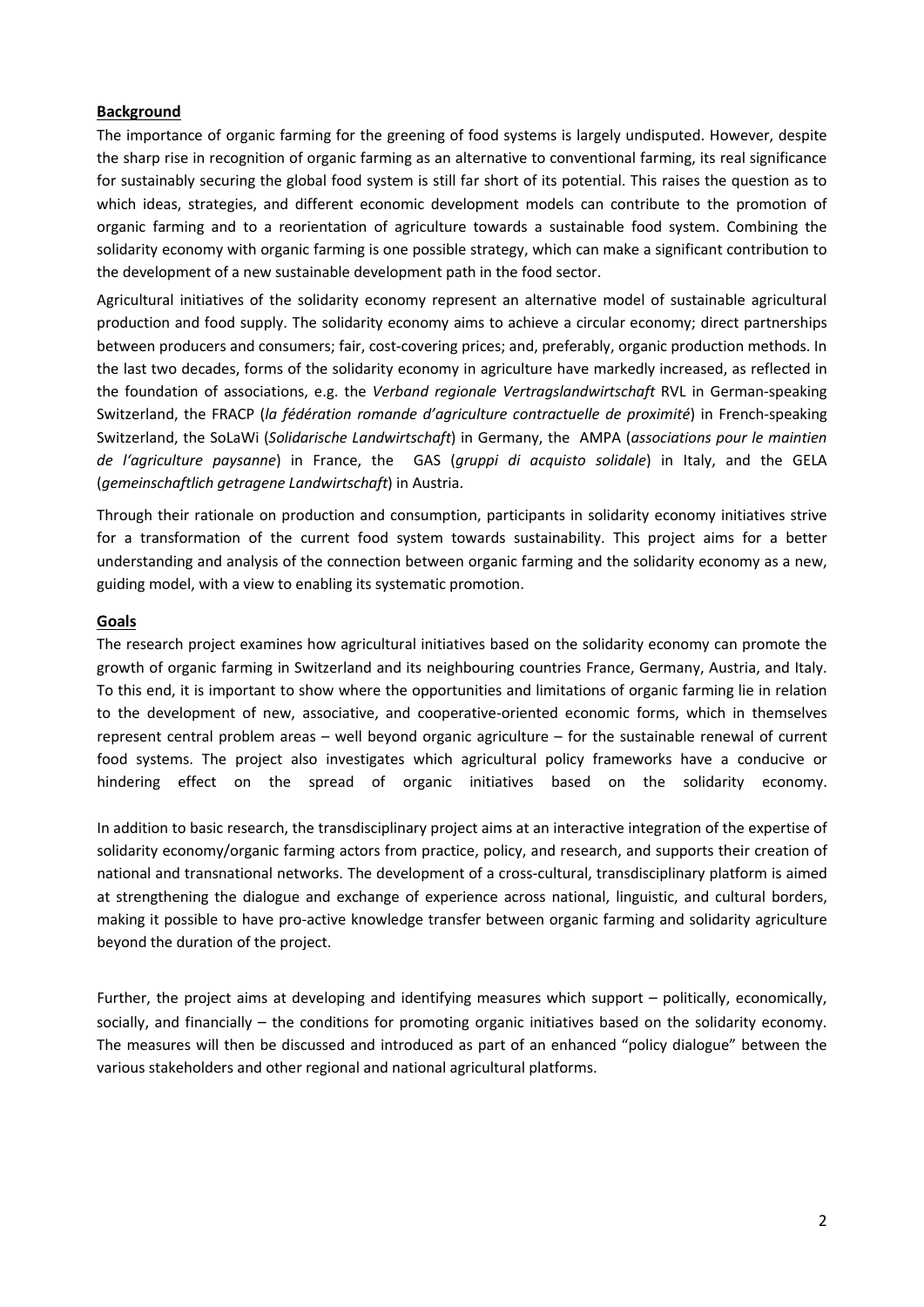# **Research questions and methods**

### *Research questions on systems knowledge:*

1. How strong are organic farming initiatives based on the solidarity economy today in Swiss agriculture and in the neighbouring countries? How are they organized, in which regions are they winning ground in particular, and where is it difficult for them to gain a foothold?

2. What are the most common causes and triggers for the development of solidarity economy initiatives, and what key issues do they face, from the foundation to the consolidation of their organization?

3. What importance did elements of the solidarity economy have for the development and spread of organic farming in its earlier development phases? To what extent, if at all, do these elements still influence the motivation for the engagement in organic farming initiatives based on the solidarity economy?

#### *Research questions on target knowledge:*

4. What are the reasons and motivation for the commitment to organic farming initiatives based on the solidarity economy, and what values and sustainability ideas do producers, processors, and consumers associate with these initiatives?

# *Research questions on transformation knowledge:*

5. How do agricultural policy frameworks affect the promotion or obstruction of organic farming initiatives based on the solidarity economy?

6. What changes are needed in agricultural policy, the public administration, farming and business advisory services, specialized business associations and companies, practice-oriented research, and consumer organizations, so that organic farming initiatives based on the solidarity economy can unfold their full potential?

7. How can the actors of the organic farming movement better network with each other and increase their clout in the development of partnerships with private and state actors, so that they can pro-actively and efficiently help shape the necessary changes on the level of policy, the economy, and practice?

Methodologically, the work is based on the assessment of literature and other sources, as well as structured interviews and focus groups, whose essence is developed and interpreted through qualitative content analysis. The geographic scope of the research adheres to the following principle: each research question is first tackled through a close examination of the Swiss context. Comparative studies are then conducted depending on the significance of the individual questions for other countries such as France, Germany, Austria, and Italy. These studies aim at identifying similarities and differences between the countries and enhancing experience-sharing. Practitioners and the organizations that support them are selected with care to ensure a high potential for mutual learning, networking, and cooperation.

The transdisciplinary character of the research project requires the research questions to be discussed with the actors in organic farming/the solidarity economy at the start of the project, if this has not already been done. The aim is to give actors from practice the opportunity to help shape the focus of the individual research questions and suggest any clarifications. The transdisciplinary approach not only leads to the close involvement of the actors from practice and policy of organic farming and the solidarity economy-based initiatives in agriculture. It also lays the foundations for concrete changes such as networking, policy dialogue, and knowledge transfer.